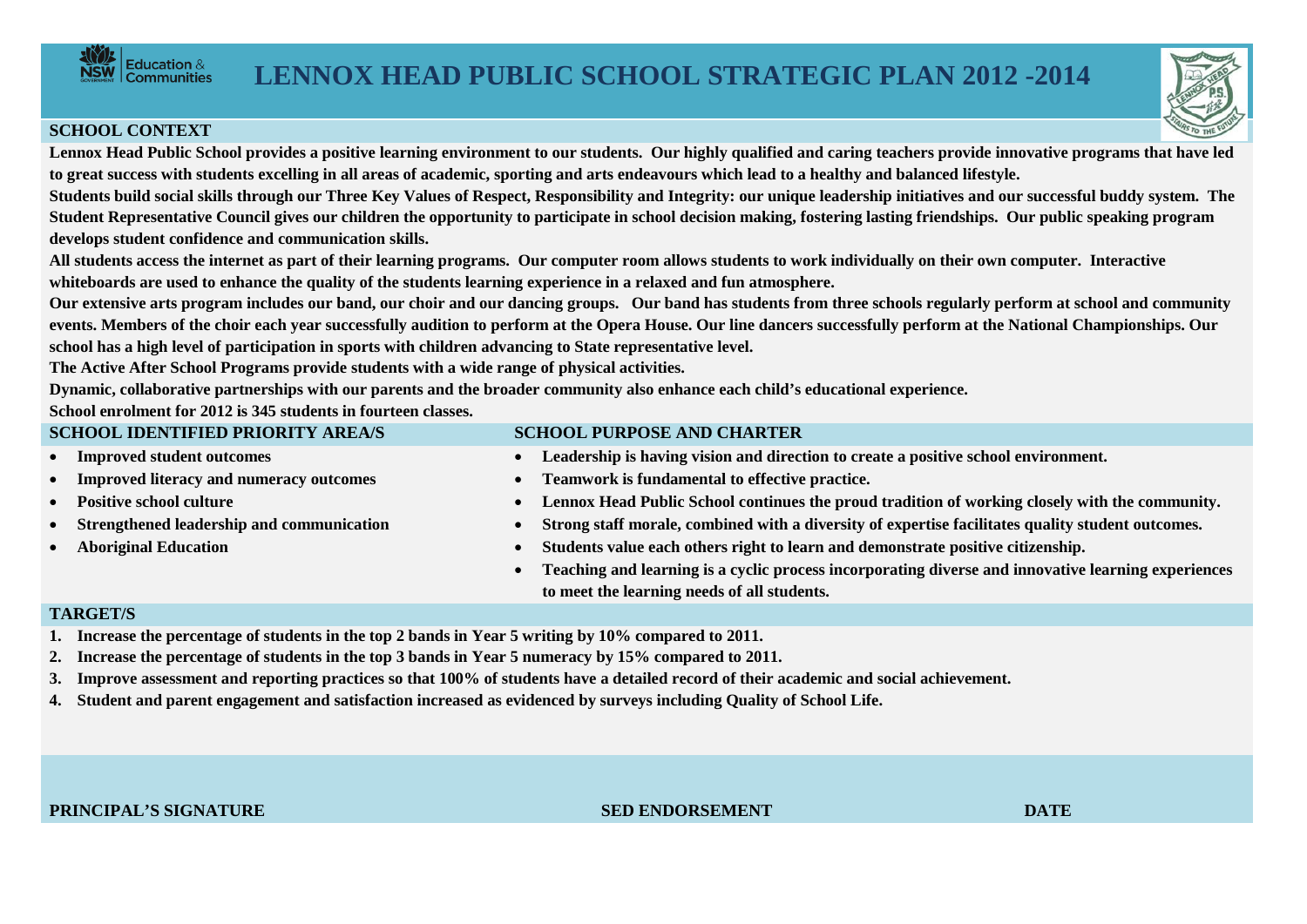| <b>FOCUS AREA</b>                                     | <b>OUTCOMES</b>                                                                                                                                                                                                                                                                                                                                                                                                                                                                                                                                                                                                    | <b>INDICATORS</b>                                                                                                                                                                                                                                                                                                                                                                                                                                                                                                                                                                                            | WHEN                                                                  | <b>WHO</b>                                                                                        | <b>FUNDING</b>                                          |
|-------------------------------------------------------|--------------------------------------------------------------------------------------------------------------------------------------------------------------------------------------------------------------------------------------------------------------------------------------------------------------------------------------------------------------------------------------------------------------------------------------------------------------------------------------------------------------------------------------------------------------------------------------------------------------------|--------------------------------------------------------------------------------------------------------------------------------------------------------------------------------------------------------------------------------------------------------------------------------------------------------------------------------------------------------------------------------------------------------------------------------------------------------------------------------------------------------------------------------------------------------------------------------------------------------------|-----------------------------------------------------------------------|---------------------------------------------------------------------------------------------------|---------------------------------------------------------|
| <b>Increased Student</b><br><b>Engagement</b>         | Special focus on enrichment programs and activities<br>$\bullet$<br>continue e.g. competitions, NIE, CSIRO Science<br>Challenge, Research Skills Project. Additional part-time<br>staffing allocation used to support programs.<br>Workshops to plan lessons in numeracy and literacy to<br>$\bullet$<br>meet different learning needs.<br>Provide opportunities for students to discuss making the<br>$\bullet$<br>classroom an interesting place to learn.<br>Promote risk taking as a positive part of the learning<br>$\bullet$<br>process.<br>Encourage the inclusion of group based and inquiry<br>$\bullet$ | Programs implemented with targeted students.<br>$\bullet$<br>Differentiation practices are part of teaching and<br>$\bullet$<br>learning activities.<br>Evidence of units of work in KLA's is differentiated to<br>$\bullet$<br>meet the needs of students.<br>Teachers are expert in the content area they are teaching<br>$\bullet$<br>and can transmit knowledge in a way that engages<br>students and ensures they retain the information and can<br>build on it as they continue to learn.<br>Teachers use explicit teaching that entails:<br>$\bullet$<br>making learning the explicit goal,<br>$\sim$ | Ongoing<br>Ongoing<br>Each<br>Term<br>Ongoing<br>Ongoing              | Lauren/Jane<br>Alyson/Deb<br>Executive<br>Classroom<br>Teachers (CRT)<br><b>CRT</b>               | Global/school<br>staffing<br><b>TPL</b>                 |
|                                                       | learning.<br>Professional learning and support around differentiation<br>$\bullet$<br>and engaging teaching practice.<br>Professional learning around the NSWDEC GaTS<br>$\bullet$<br>Policy to be undertaken including a focus on Gagne's                                                                                                                                                                                                                                                                                                                                                                         | sharing challenging learning intentions and success<br>criteria.<br>planning interventions that deliberately encourage<br>$\sim$<br>mastery of these intentions,<br>seeking and giving feedback, and                                                                                                                                                                                                                                                                                                                                                                                                         | Ongoing<br>Ongoing                                                    | Lesley<br>Lesley                                                                                  | <b>TPL</b><br><b>TPL</b>                                |
|                                                       | model; implementation strategies and roles and<br>responsibilities<br>Focused professional learning around differentiation<br>$\bullet$<br>models and implementation.                                                                                                                                                                                                                                                                                                                                                                                                                                              | adapting teaching as a result of feedback from<br>learners.                                                                                                                                                                                                                                                                                                                                                                                                                                                                                                                                                  | Ongoing                                                               | Lesley                                                                                            | <b>TPL</b>                                              |
| <b>Build Teacher</b><br>Capacity                      | Develop program of peer observation.<br>$\bullet$<br>Professional learning plans reflect focus on peer<br>$\bullet$<br>observation.<br>Peer observation focuses on student engagement,<br>$\bullet$<br>differentiation of the curriculum and facilitating higher<br>order thinking.<br>Develop teacher mentor program.<br>$\bullet$<br>Develop a school wide leadership program.<br>$\bullet$<br>Develop authentic professional learning plans.<br>Implement improved teacher and executive review<br>$\bullet$<br>program.<br>Greater staff participation in school and PTTS (Plateau<br>$\bullet$                | All teachers involved in a peer observation program<br>$\bullet$<br>(2013).<br>Collect data on peer observation through TARS process.<br>$\bullet$<br>Develop observation coding focused on student<br>$\bullet$<br>engagement, differentiation of the curriculum and<br>facilitating higher order thinking.<br>Document teacher mentor program - publish on school<br>$\bullet$<br>website.<br>One leadership workshop activity each term.<br>$\bullet$<br>Link professional learning applications to:<br>$\bullet$<br>Professional learning plans, and<br>$\sim$<br>School management plan.<br>$\sim$      | 2012<br>2013-14<br>2013-14<br>2012<br>2012<br>2013<br>2012<br>Ongoing | Exec/CRT<br>Executive<br>Exec/CRT<br>Executive<br>Executive<br>Executive<br>Executive<br>Exec/CRT | <b>TPL</b><br>TPL<br>TPL<br>Global<br><b>TPL</b><br>TPL |
|                                                       | To The Sea) professional learning activities.                                                                                                                                                                                                                                                                                                                                                                                                                                                                                                                                                                      | 100% of professional learning plans include reference to<br>$\bullet$<br>school plans by 2014.                                                                                                                                                                                                                                                                                                                                                                                                                                                                                                               |                                                                       |                                                                                                   |                                                         |
| Integrate<br>technology<br>effectively in<br>practice | Increased teacher use of blended learning technologies<br>$\bullet$<br>through delivery of targeted professional learning.<br>Investigate a framework of connected learning tools<br>$\bullet$<br>with focus on pedagogy.<br>Develop a sharing space using consultant skills for PL in<br>$\bullet$<br>its use e.g.: EdModo. (Possible content could include<br>IWB resources or units of work that are developed to                                                                                                                                                                                               | Conduct one joint school development day each year.<br>$\bullet$<br>Connected Learning sessions occur in a PL mode as<br>$\bullet$<br>identified by need both within school and across PTTS.<br>Conduct annual review of classroom use of technology.<br>$\bullet$<br>(students/teachers)<br>Evidence all schools are sharing resources from within<br>$\bullet$<br>the Community of Schools.                                                                                                                                                                                                                | Ongoing<br>Ongoing<br>Ongoing                                         | CRT/Lesley<br>CRT/Lesley<br>Executive                                                             | <b>TPL</b><br><b>TPL</b><br><b>TPL</b>                  |
|                                                       | support the Australian Curriculum across PTTS.)                                                                                                                                                                                                                                                                                                                                                                                                                                                                                                                                                                    |                                                                                                                                                                                                                                                                                                                                                                                                                                                                                                                                                                                                              |                                                                       |                                                                                                   |                                                         |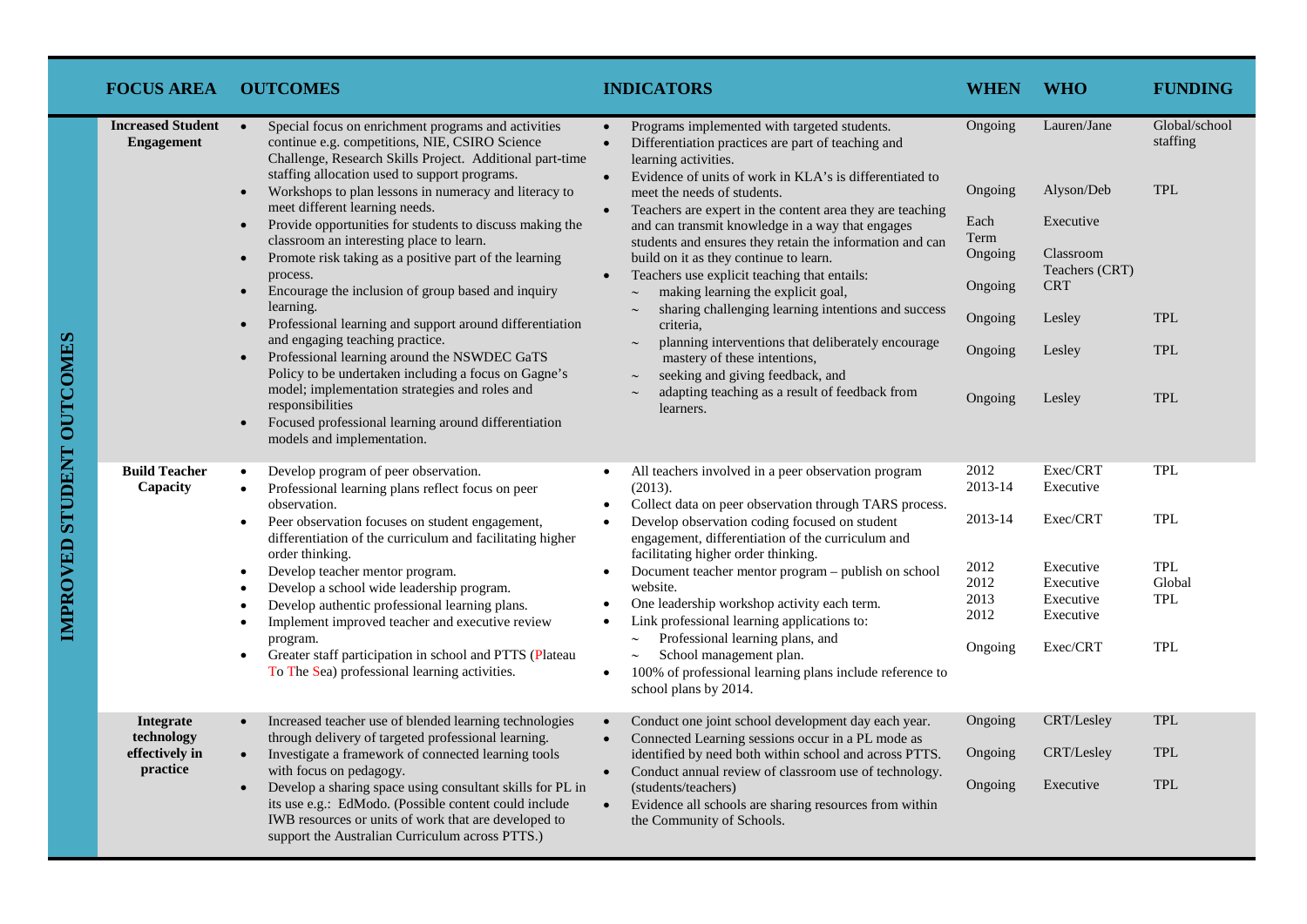| <b>FOCUS AREA</b>                                                         | <b>OUTCOMES</b>                                                                                                                                                                                                                                                                                                                                                                                                                                                                                                                                                                                                                                                                                                                               | <b>INDICATORS</b>                                                                                                                                                                                                                                                                                                                                                                                                                                                                                                                                            | <b>WHEN</b>                                                 | <b>WHO</b>                                                                           | <b>FUNDING</b>                         |
|---------------------------------------------------------------------------|-----------------------------------------------------------------------------------------------------------------------------------------------------------------------------------------------------------------------------------------------------------------------------------------------------------------------------------------------------------------------------------------------------------------------------------------------------------------------------------------------------------------------------------------------------------------------------------------------------------------------------------------------------------------------------------------------------------------------------------------------|--------------------------------------------------------------------------------------------------------------------------------------------------------------------------------------------------------------------------------------------------------------------------------------------------------------------------------------------------------------------------------------------------------------------------------------------------------------------------------------------------------------------------------------------------------------|-------------------------------------------------------------|--------------------------------------------------------------------------------------|----------------------------------------|
| <b>Teaching and</b><br>learning programs<br>use data to drive<br>teaching | Support Executive and school staff in the use of<br>$\bullet$<br>SMART Data to develop effective whole school literacy<br>planning consistent with the literacy continuum.<br>A whole school consistent approach to collect accurate<br>$\bullet$<br>assessment data in literacy/numeracy using the<br>continuums.<br>Complete review of school assessment and reporting<br>$\bullet$<br>practices.<br>Use parent meeting for teachers to discuss student<br>$\bullet$<br>progress including providing work samples.<br>Involve students in the reporting process through self-<br>$\bullet$<br>evaluation and three way interviews.                                                                                                          | Development of revised assessment and reporting policy<br>$\bullet$<br>and procedure.<br>Teachers assess and collect data about students and use<br>$\bullet$<br>it effectively to inform teaching.<br>Assessment schedules at school and classroom level<br>$\bullet$<br>reflect consistent teacher judgment.<br>Improved assessment and reporting practices so that<br>$\bullet$<br>100% of students have a detailed record of their<br>academic and social achievement.<br>Reporting to parents well informed and appropriately<br>$\bullet$<br>detailed. | Term 3<br>Ongoing<br>$Tm$ 3-4<br>2012<br>2012-14<br>2013-14 | Regional<br>support<br>Executive<br>Exec/Staff/<br>Parents<br><b>CRT</b><br>CRT/Exec | <b>TPL</b><br><b>TPL</b>               |
| <b>Numeracy</b>                                                           | Provide focused support to classroom teachers to<br>enhance their syllabus knowledge and teaching practise<br>in maths so teachers are explicitly programming for<br>space and measurement.<br>Provide opportunities for collaborative support within<br>$\bullet$<br>Stages. Provide professional mentors for teachers in<br>Maths including close supervision of teaching programs.<br>Consolidate teacher facility in using the North Coast<br>$\bullet$<br>Scope and Sequence and state numeracy continuum.<br>Focus on a balanced numeracy approach.<br>$\bullet$<br>Increased emphasis on concept development and co-<br>$\bullet$<br>operative learning strategies. QT framework used to<br>review teaching of maths, especially GaTS. | Evaluations indicate increased teacher capacity to plan<br>for and teach maths.<br>Sharing of professional practice is evident across the<br>$\bullet$<br>school and PTTS.<br>Teaching and Learning Programs document the use of<br>$\bullet$<br>NC Scope and Sequence and numeracy continuum.<br>Balanced Numeracy weekly planner is used by all staff<br>$\bullet$<br>Increased percentage of students in the top 3 bands<br>in Year 5 numeracy by 15% compared to 2011.                                                                                   | Ongoing<br>Ongoing<br>Ongoing<br>Ongoing<br>Ongoing         | Alyson<br>Executive<br>Sue O'Regan<br>Alyson<br>Alyson/Exec<br>Alyson/Lesley         | <b>TPL</b><br><b>TPL</b><br><b>TPL</b> |
| Literacy                                                                  | Provide focused support to classroom teachers to<br>$\bullet$<br>enhance their syllabus knowledge and teaching practise<br>so teachers are explicitly programming using the literacy<br>continuum.<br>Identify teaching and learning differentiation,<br>$\bullet$<br>enrichment and extension strategies that improve<br>outcomes of higher/lower achieving students.<br>Develop whole school programs including scope and<br>$\bullet$<br>sequence in these areas.<br>Professional learning about a balanced literacy session<br>$\bullet$<br>including modelled, guided and independent.                                                                                                                                                   | Evidence of Quality Teaching (QT) Frameworks in<br>teaching programs and practices,<br>Spelling results indicate an increasing number of<br>$\bullet$<br>students at or above chronological age,<br>Teaching and Learning Programs documents reflect the<br>$\bullet$<br>use of the literacy continuum.<br>Increasing number of students reaching the benchmark<br>$\bullet$<br>target for Kindergarten, Year 1 and Year 2.<br>Increased percentage of students in the top 2 bands<br>in Year 5 writing by 10% compared to 2011.                             | Ongoing<br>Ongoing<br>Ongoing<br>Ongoing                    | Deb/Regional<br>consultant<br>Lesley<br>Executive<br>Deb/Regional<br>consultant      | <b>TPL</b><br><b>TPL</b>               |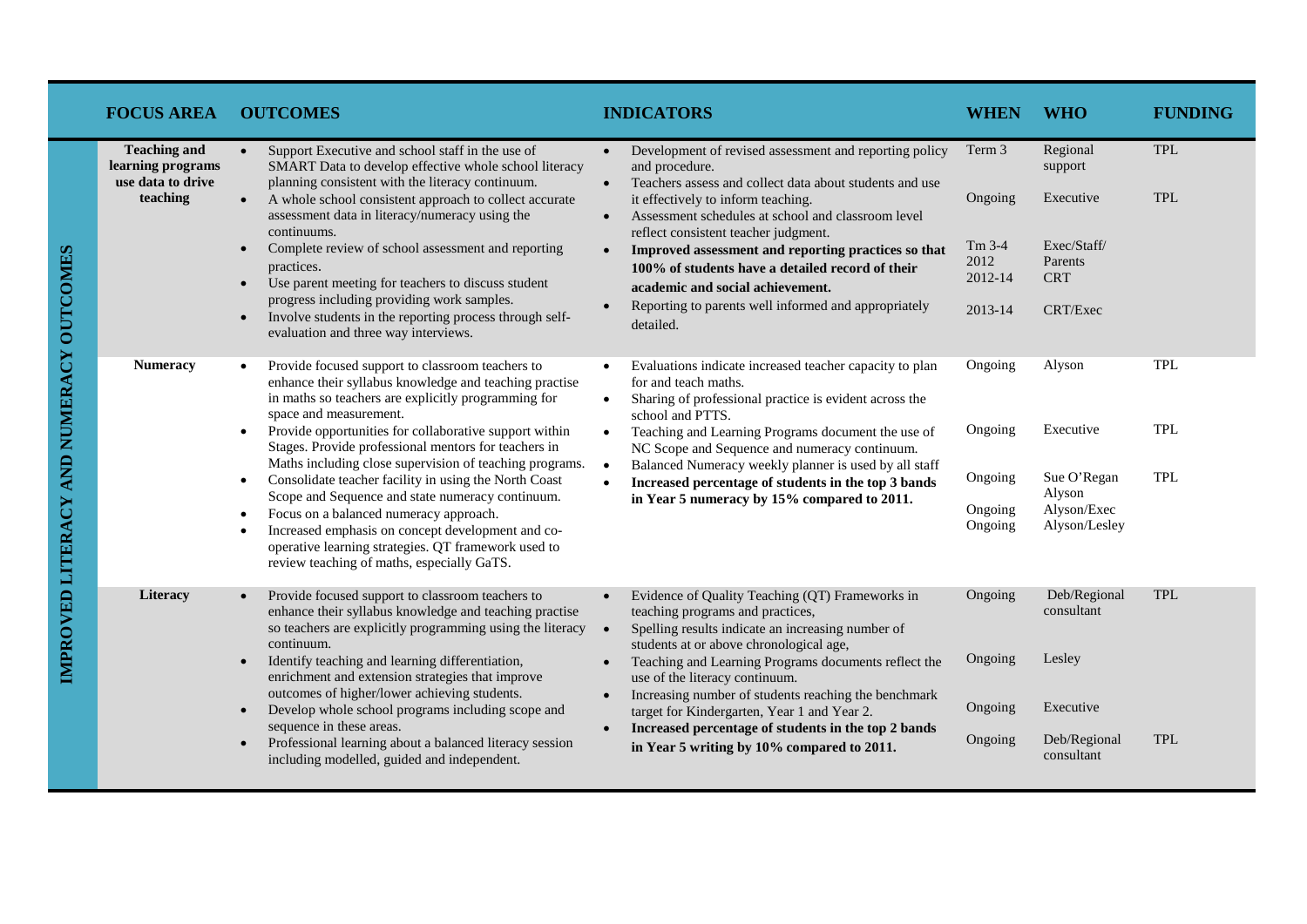| <b>FOCUS AREA</b>                                              | <b>OUTCOMES</b>                                                                                                                                                                                                                                                                                                                                                                                                                                                                                                                                                                                                                                                                                                                                                                                                             | <b>INDICATORS</b>                                                                                                                                                                                                                                                                                                                                                                                                                                                                                                                                        | WHEN                                                                                            | <b>WHO</b>                                                                                       | <b>FUNDING</b>                       |
|----------------------------------------------------------------|-----------------------------------------------------------------------------------------------------------------------------------------------------------------------------------------------------------------------------------------------------------------------------------------------------------------------------------------------------------------------------------------------------------------------------------------------------------------------------------------------------------------------------------------------------------------------------------------------------------------------------------------------------------------------------------------------------------------------------------------------------------------------------------------------------------------------------|----------------------------------------------------------------------------------------------------------------------------------------------------------------------------------------------------------------------------------------------------------------------------------------------------------------------------------------------------------------------------------------------------------------------------------------------------------------------------------------------------------------------------------------------------------|-------------------------------------------------------------------------------------------------|--------------------------------------------------------------------------------------------------|--------------------------------------|
| <b>Positive and</b><br>consistent<br>commitment to<br>learning | Explicit whole school focus on developing increased<br>commitment to concept of love of learning.<br>Initiate strategies to improve student acceptance of<br>responsibility for learning.<br>Increase opportunities for student input into quality of<br>learning experiences.<br>Develop an effective and efficient data gathering<br>$\bullet$<br>mechanisms.<br>More explicitly promote notion of school pride.<br>Develop school publicity support group. (Newspapers In<br>Education-NIE)                                                                                                                                                                                                                                                                                                                              | School wide positive response to question – Do we love<br>$\bullet$<br>learning at Lennox Head Public School?<br>Implementation of consistent school and classroom<br>rules.<br>Development of school culture data collection tool.<br>$\bullet$<br>(Explicit referrals to love of learning, student ownership<br>of learning)<br>Set targets for improvement going forward (2013-14)<br>Reduction in number of matters case managed by<br><b>Student Welfare Team</b><br>Student academic achievement is celebrated in each<br>assembly and newsletter. | Ongoing<br>Ongoing<br>Ongoing<br>Ongoing<br>Ongoing<br>Ongoing                                  | CRT/Exec<br><b>CRT</b><br><b>CRT</b><br>Alyson<br>All staff<br>Lauren                            | Global<br>Global<br>Global<br>Global |
| <b>Positive Behaviour</b><br>for Learning (PBL)                | PBL continues to be supported by staff<br>Support for explicit teaching of three key values-<br>RESPECT, RESPONSIBILITY & INTEGRITY.<br>Development of annual PBL plan.<br>A student welfare team established to monitor and<br>develop resources as part of a PBL strategy.<br>Purchase STARS data collection tool to collect, monitor<br>$\bullet$<br>and summarise behaviours.<br>Booster lessons developed by the Student Welfare Team<br>$\bullet$<br>based on data collected.<br>Roles and responsibilities allocated across the school to<br>$\bullet$<br>build capacity and distribute ownership.<br>The school develops a process for monitoring and<br>$\bullet$<br>maintaining staff wellbeing.<br>Anti bullying strategies for positive bystander behaviour<br>and resilience provided to students are ongoing. | Regular staff workshops.<br>Specific PBL explicit teaching program for each term by<br>2014.<br>Publication of PBL plan each year 2012-2014.<br>$\bullet$<br>Reviewed STARS data organisation to allow for more<br>informed decision making.<br>Clear policies and procedures developed and embedded<br>into the school's systems and practices surrounding:<br>staff induction.<br>$\sim$<br>dealing with grievances for staff and parents, and<br>communication of information<br>$\sim$<br>Schools approach to bullying behaviour is strategic.       | Ongoing<br>Ongoing<br>Ongoing<br>Ongoing<br>Ongoing<br>Ongoing<br>Ongoing<br>Ongoing<br>Ongoing | Alyson<br>Alyson<br>Alyson<br>Alyson<br>Alyson<br>Alyson<br>Executive<br>Executive<br>Alyson/CRT | Global<br>Global<br>Global           |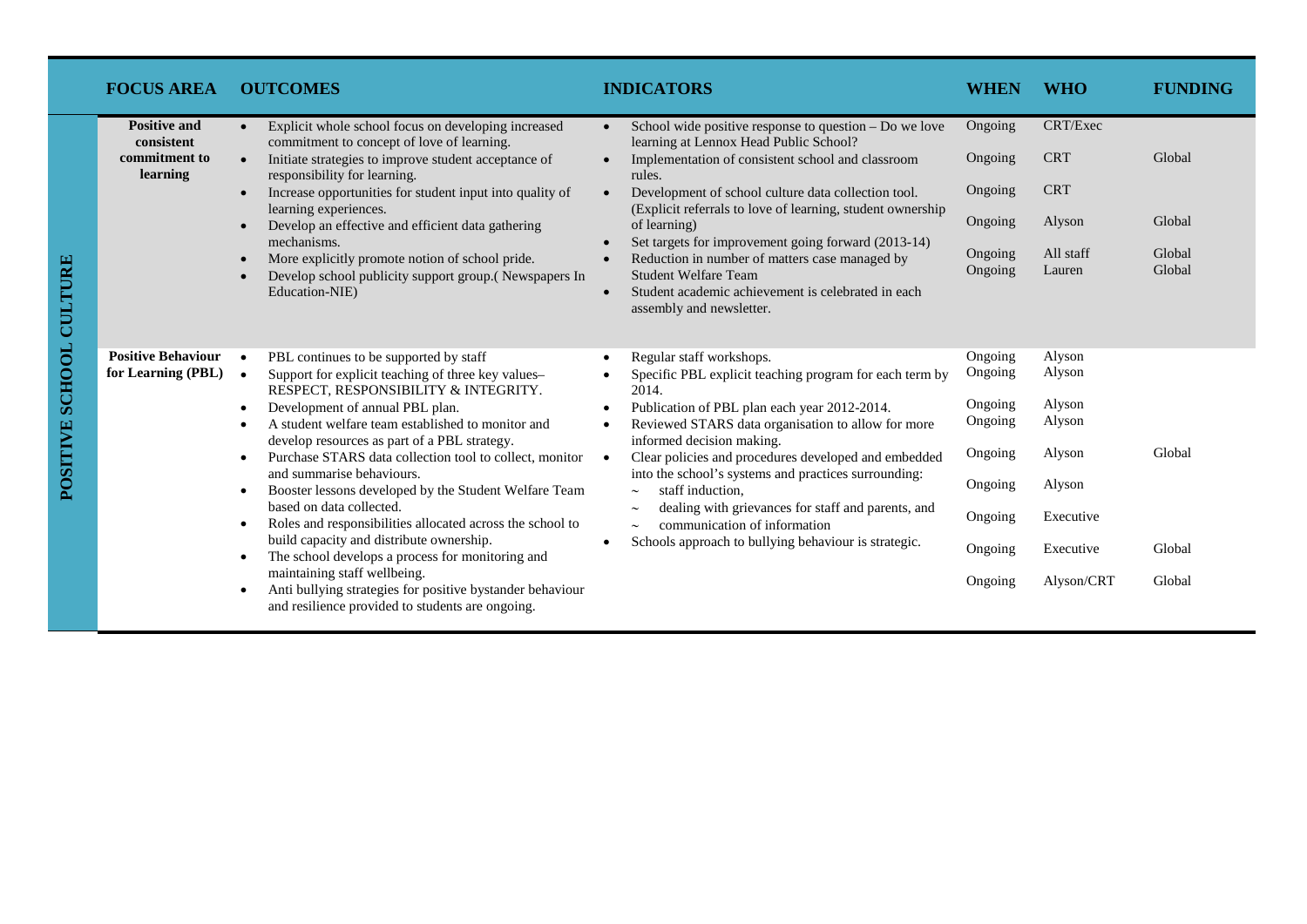| <b>FOCUS AREA</b>                                                                                                                             | <b>OUTCOMES</b>                                                                                                                                                                                                                                                                                                                                                                                                                                                                                                                                | <b>INDICATORS</b>                                                                                                                                                                                                                                                                                                                                                                   | <b>WHEN</b>                                     | <b>WHO</b>                                     | <b>FUNDING</b>       |
|-----------------------------------------------------------------------------------------------------------------------------------------------|------------------------------------------------------------------------------------------------------------------------------------------------------------------------------------------------------------------------------------------------------------------------------------------------------------------------------------------------------------------------------------------------------------------------------------------------------------------------------------------------------------------------------------------------|-------------------------------------------------------------------------------------------------------------------------------------------------------------------------------------------------------------------------------------------------------------------------------------------------------------------------------------------------------------------------------------|-------------------------------------------------|------------------------------------------------|----------------------|
| <b>Enhance school</b><br>communication                                                                                                        | Implement strategies that provide opportunities for<br>$\bullet$<br>parents to attend school events and functions and<br>provide sufficient notice.<br>Acknowledge parents contributions to the school                                                                                                                                                                                                                                                                                                                                         | The development of a capacity for the school to have a<br>$\bullet$<br>resilient school image.<br>School personnel understand and appreciate the<br>importance of school image and reputation.<br>Student and parent needs are a focus of organisation.<br>Student and parent engagement and satisfaction<br>increased as evidenced by surveys including Quality<br>of School Life. | Ongoing<br>Ongoing                              | All/Exec<br>All/Exec                           |                      |
| classrooms.<br>$\bullet$<br>$\bullet$<br>groups and meetings.<br>newsletter, consider:<br>$\sim$<br>$\sim$<br>$\sim$<br>possibly monthly, and | community and promote an open door policy in<br>Ensure that communication is multi-dimensional, uses<br>different methods and is formal and informal.<br>Make reference to the school planning process and the                                                                                                                                                                                                                                                                                                                                 |                                                                                                                                                                                                                                                                                                                                                                                     | Ongoing<br>Ongoing                              | All/Exec<br>Executive                          |                      |
|                                                                                                                                               | whole school improvements when addressing parent<br>Review the layout and distribution of the school<br>distribute to youngest child,<br>consider creating an email list for distribution,<br>tear off section to be submitted for a prize draw<br>format-section off areas, more colour, important<br>information to take priority placement.<br>Promote participation in the $P \& C$ including an invite<br>being issued separate to newsletter at beginning of the                                                                         |                                                                                                                                                                                                                                                                                                                                                                                     | Tm <sub>2</sub> 2012<br>Term 1                  | Executive<br>All/Exec                          |                      |
|                                                                                                                                               | year.                                                                                                                                                                                                                                                                                                                                                                                                                                                                                                                                          |                                                                                                                                                                                                                                                                                                                                                                                     |                                                 |                                                |                      |
| <b>Student and staff</b><br>leadership                                                                                                        | Develop school leadership policy for students and<br>teachers.<br>Run mentoring and coaching workshops for staff.<br>Develop and deliver a leadership skills training package<br>$\bullet$<br>for student leaders.<br>Promote and strengthen the Student Representative<br>٠<br>Council (SRC) as a leadership forum.<br>Develop project driven partnerships designed to improve<br>$\bullet$<br>student learning outcomes.<br>Provide opportunities for sharing and reflecting on ideas<br>and best practice relating to education leadership. | Collaboration planning within the COS group -<br>librarians, PTTS Curriculum Teams, SRC, etc<br>Teachers and students nominate to participate in<br>$\bullet$<br>collegial teams aligned to the PTTS projects.<br>Distributive leadership model evident within the school.                                                                                                          | 2012<br>Tms $2/3$<br>2012<br>Ongoing<br>Ongoing | Ron<br>Regional<br>Lesley<br>Lesley/All<br>Ron | <b>TPL</b><br>Global |
|                                                                                                                                               |                                                                                                                                                                                                                                                                                                                                                                                                                                                                                                                                                |                                                                                                                                                                                                                                                                                                                                                                                     | Ongoing                                         | Ron                                            |                      |